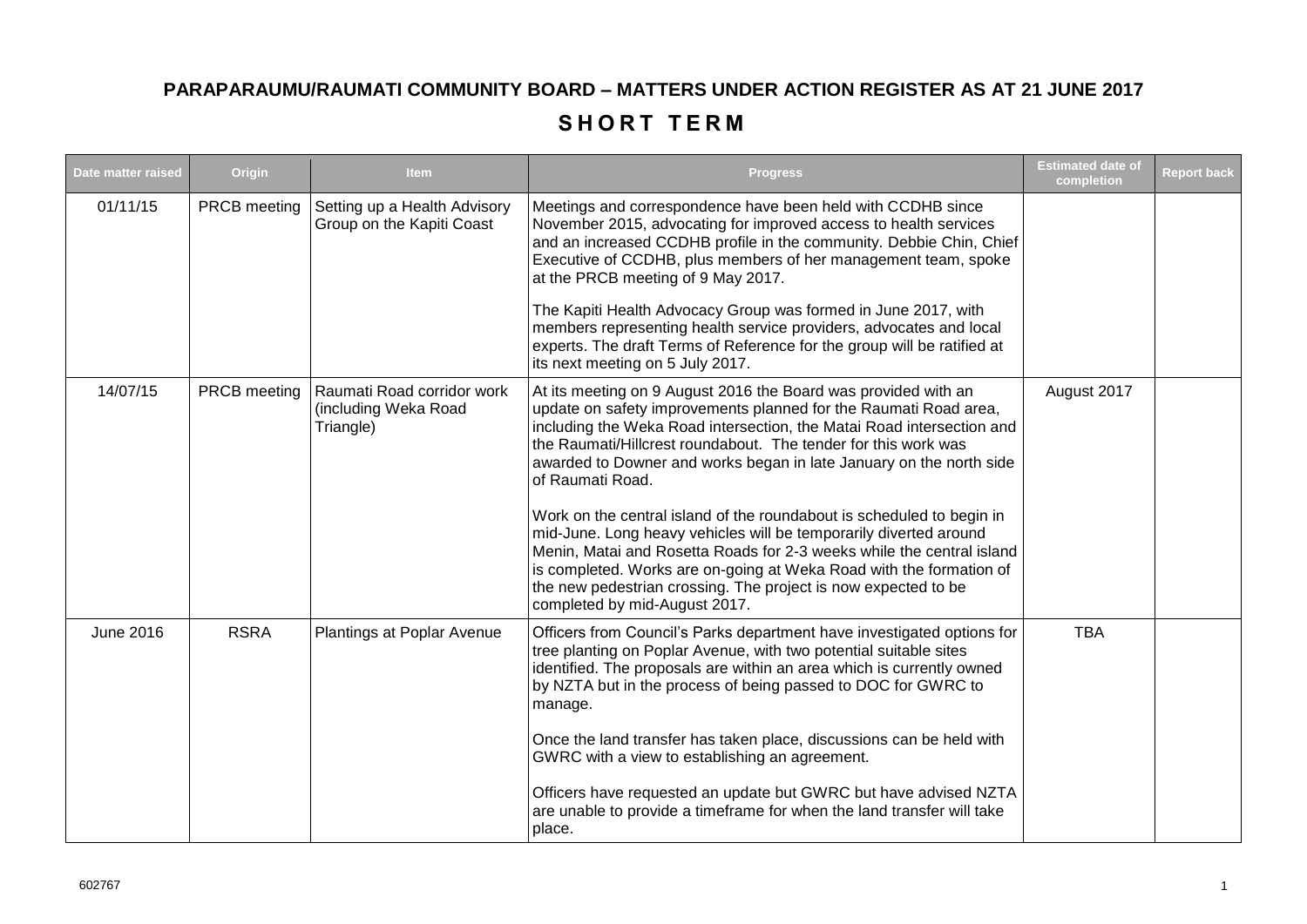| Date matter raised | <b>Origin</b>                        | <b>Item</b> | <b>Progress</b>                                                                                                                                             | <b>Estimated date of</b><br>completion | <b>Report back</b> |
|--------------------|--------------------------------------|-------------|-------------------------------------------------------------------------------------------------------------------------------------------------------------|----------------------------------------|--------------------|
| 07/02/17           |                                      | l Road      | PRCB meeting   Pedestrian crossings at Rimu   A pedestrian crossing on Rimu Road (north of the intersection with<br>Ihakara Street) was recently installed. | Completed                              |                    |
| 09/05/17           | <b>PRCB</b> meeting   Public seating |             | The Community Board needs to identify where seats are required and<br>staff can investigate those suggestions.                                              |                                        |                    |

## **PARAPARAUMU/RAUMATI COMMUNITY BOARD – MATTERS UNDER ACTION REGISTER AS AT 21 JUNE 2017 L O N G T E R M**

| Date matter raised | Origin                                                                                      | <b>Item</b>                                            | <b>Progress</b>                                                                                                                                                                                                                                                                                                                                                                                                                                                                                                                                                                                                                                                                                                                                                                                                                                                          | <b>Estimated date of</b><br>completion | <b>Report back</b> |
|--------------------|---------------------------------------------------------------------------------------------|--------------------------------------------------------|--------------------------------------------------------------------------------------------------------------------------------------------------------------------------------------------------------------------------------------------------------------------------------------------------------------------------------------------------------------------------------------------------------------------------------------------------------------------------------------------------------------------------------------------------------------------------------------------------------------------------------------------------------------------------------------------------------------------------------------------------------------------------------------------------------------------------------------------------------------------------|----------------------------------------|--------------------|
| Mid 2015           | LTP 2015-35                                                                                 | Redevelopment of the<br>Raumati pool building          | Planning will commence in 2017/18.<br>No update.                                                                                                                                                                                                                                                                                                                                                                                                                                                                                                                                                                                                                                                                                                                                                                                                                         | 2020                                   |                    |
| Mid 2015           | LTP 2015-35                                                                                 | Investment in a Performing<br>Arts Centre <sup>1</sup> | Negotiations relating to the funding and access agreement between<br>the Council and the College are continuing.                                                                                                                                                                                                                                                                                                                                                                                                                                                                                                                                                                                                                                                                                                                                                         | 2016/17                                |                    |
| Mid 2015           | LTP 2015-35                                                                                 | Development of Otaraua<br>Park                         | The Development Plan will be completed in association with the<br>Community Facilities Study. Work on the plan has commenced and is<br>due for completion in December 2017.                                                                                                                                                                                                                                                                                                                                                                                                                                                                                                                                                                                                                                                                                              | 2017/18                                |                    |
| 17/07/12           | Raumati South<br><b>Residents</b><br>Association -<br>public speaking<br>at PRCB<br>meeting | Reduced speed through<br>Raumati South Village         | A letter was received from the Regional Manager of NZTA requesting<br>that all Road Controlling Authorities defer any speed limit and speed<br>management reviews until they have tested and ratified their new<br>Speed Management Guide.<br>NZTA have now released the speed management guide but it is not<br>finalised yet, we are waiting for this to happen before we set our own<br>process for reviewing local road speed limits.<br>The reason why we said the guide is not finalised yet, is that alongside<br>the guide, NZTA have produced maps which set out recommendations<br>for speed limits for our local roads. These maps have been produced<br>to help local councils make decisions based on the new speed<br>management guide processes. NZTA has now set a meeting date to<br>discuss the new guide and maps with all councils in the Wellington | mid 2017                               |                    |

 1 Subject to an appropriate agreement about the community use of the centre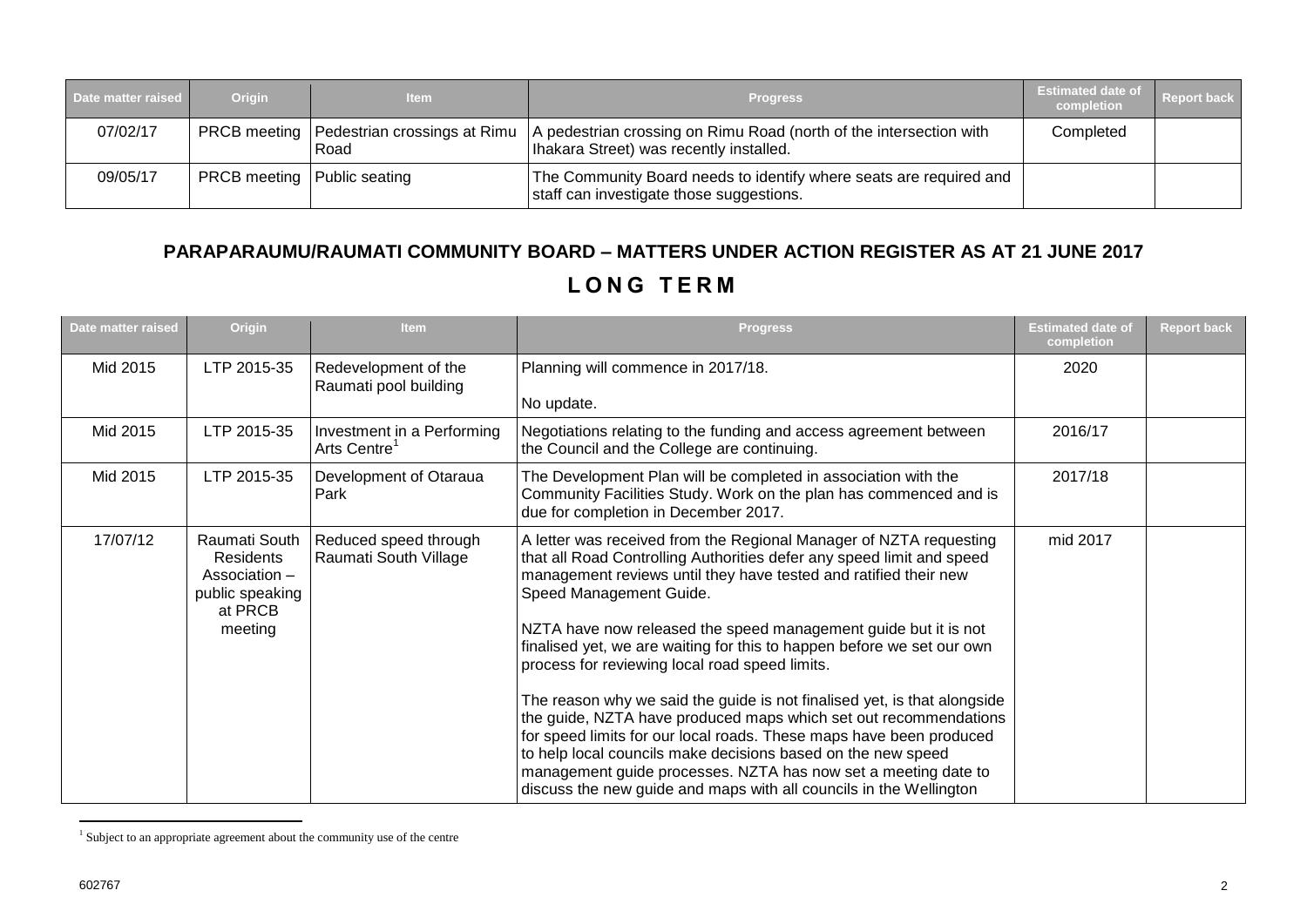|          |              |                             | region, this meeting is scheduled for 2 May 2017. This meeting will<br>start the process of engaging with councils to discuss the maps and,<br>where agreed, to amend them accordingly before they are finalised.<br>As soon as the maps are finalised the Council will be able to undertake<br>a review of speed limits. This is likely to commence in June 2017 and<br>we expect to be able to report back to all community boards around<br>mid 2017 and present on the speed limit process going forward.<br>Council officers are currently preparing the speed limit review process<br>and plan to brief Council and Community Boards on this in July/August<br>this year.                                                                                                                                                                                                                                                                                                                                                                                                                                                                                                                                                                                                                                                                      |         |  |
|----------|--------------|-----------------------------|------------------------------------------------------------------------------------------------------------------------------------------------------------------------------------------------------------------------------------------------------------------------------------------------------------------------------------------------------------------------------------------------------------------------------------------------------------------------------------------------------------------------------------------------------------------------------------------------------------------------------------------------------------------------------------------------------------------------------------------------------------------------------------------------------------------------------------------------------------------------------------------------------------------------------------------------------------------------------------------------------------------------------------------------------------------------------------------------------------------------------------------------------------------------------------------------------------------------------------------------------------------------------------------------------------------------------------------------------|---------|--|
| 17/07/12 | PRCB meeting | <b>Town Centres Project</b> | Paraparaumu<br>Work has started on the upgrade of the Kāpiti Lights area. We are<br>beginning with improvements to the Coastlands Parade laneway which<br>will see new planting, seating and paving. We are also installing some<br>innovative lighting and will be calling for public art submissions for a<br>mural on one of the laneway walls. The upgrade of Kāpiti Lights aims<br>to make the area more pedestrian friendly, will help create a setting<br>that supports new and existing businesses to thrive and will make it<br>safer and easier for people to move from the transport hub through the<br>Kāpiti Lights area and Coastlands and out onto Rimu Road.<br>The town centres team will be presenting details of the signalised<br>pedestrian crossing on Rimu Road to the Community Board and<br>Council at the end of June with plans for this work to start over the next<br>few months. The installation of a signalised pedestrian crossing on<br>Rimu Road outside Coastlands newest retail pod will also help the<br>Council achieve its vision of establishing Rimu Road as the main street<br>of Paraparaumu.<br>Raumati Village<br>An update will be available after the Council meeting of 29 June.<br>The opportunity for seeking reprioritisation of town centre work will be<br>through the Long Term Plan process. | Ongoing |  |
|          | PRCB meeting | <b>Expressway Update</b>    | At the PRCB meeting of 22 November 2016 the following<br>appointments were made:<br>NZTA Expressway Community Liaison Group - Jonny Best                                                                                                                                                                                                                                                                                                                                                                                                                                                                                                                                                                                                                                                                                                                                                                                                                                                                                                                                                                                                                                                                                                                                                                                                             | Ongoing |  |